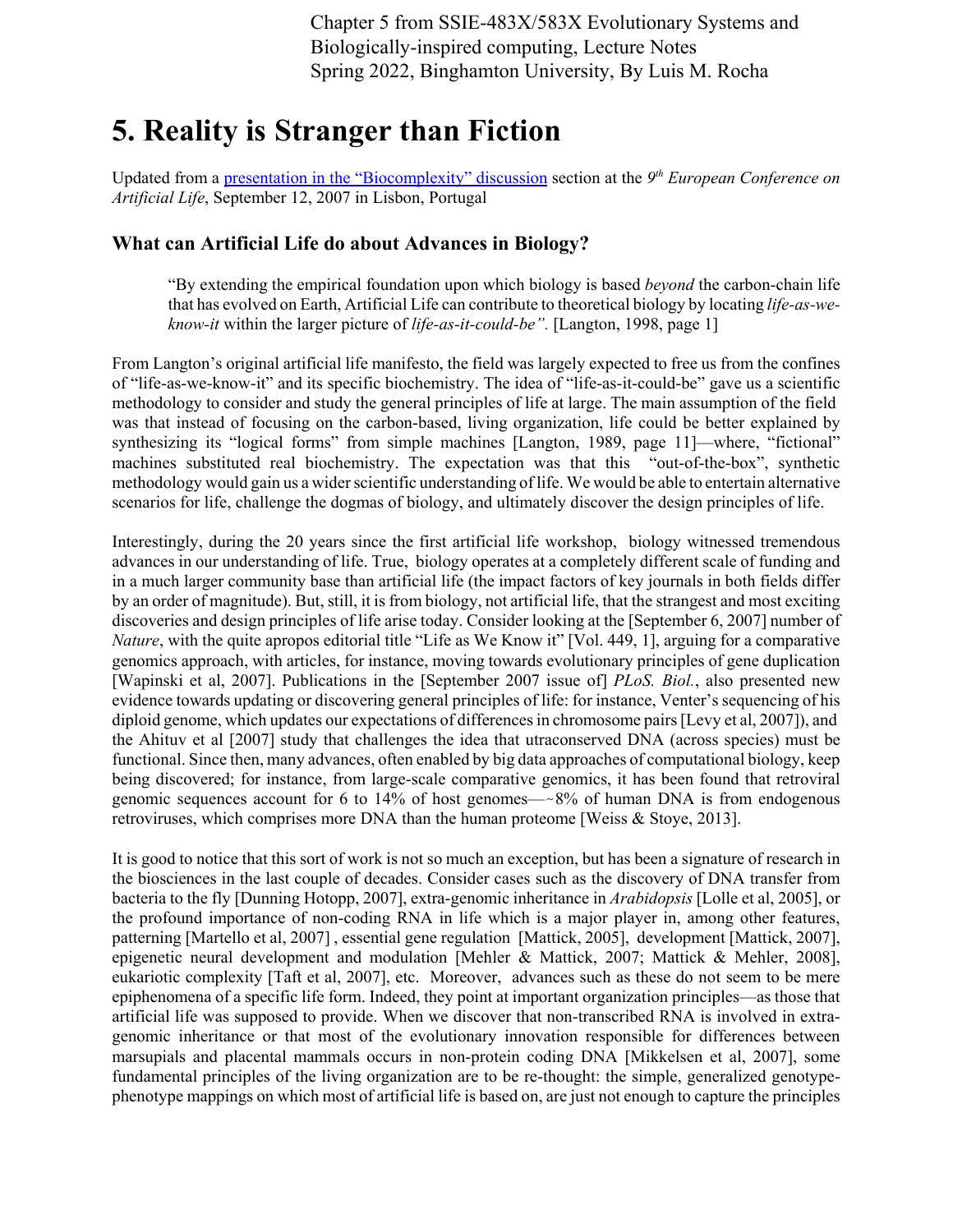of life as we know it. More intricate genomic structure, and its principles, need to be modeled and theories need to be built to understand life.

One could go on and on about many other advances in biology. We can also point to themes at the forefront of (bio)complexity theory that go largely overlooked in artificial life—though not completely (i.e. [Calabretta et al, 2000; Hintze & Adami, 2007]). Perhaps the key topic in complexity theory today is that of modularity in evolution [Schlosser & Wagner, 2004 ] and in networks [Newman, 2006; Guimerà et al 2007]. Nonetheless, looking at the papers accepted for the main sections of the latest Alife and ECAL conferences, it is easy to see that most papers, not only do not discover or even address such issues, but largely trade in biological and computational concepts that have not changed much since the field's inception (see list of top themes and terms in appendix). Is artificial life trapped in the (evolutionary) biology of twenty years ago? Why is reality stranger and more surprising than fiction?

Clearly, there has been very widely successful artificial life research. First and foremost, artificial life has been most successful as a means to study animal behavior, learning and cognition. Certainly, evolutionary robotics and embodied cognition have had an impact in cognitive science. But is artificial life simply a better way to do artificial intelligence? Moreover, one could argue that given the embodied nature of evolutionary robotics, it would seem that it is bound to some kind of material reality, rather than synthesized by constituent "logical forms" as Langton initially suggested.

But what to do about the organization of life itself? Surely the idea of explaining the living organization was behind the origin of the field. For the purposes of this discussion, we must question ourselves why artificial life does not produce more and surprising results about the living organization? Certainly, there is sound research in the field with impact outside of it [e.g. Adami, 2006; Hintze & Adami, 2007]. But even the most successful research in artificial life rarely goes beyond showing that artificial organisms can observe the same behaviors as their real counterparts (i.e. selective pressures, epistasis, etc.). A problem for the field is that as biotechnology gains more and more control of cellular processes, it is reasonable to ask what can one do with artificial organisms that one cannot do with real bacteria? For instance, recent studies of the evolutionary speed towards beneficial mutations were quite effectively done with E-coli [Perfeito et al, 2007], pointing to a much larger rate of beneficial mutations in bacteria than previously thought, and shedding new light on the general principal of clonal interference.

The point of this short statement is to discuss at this conference [ECAL 2007], how biocomplexity is dealt within artificial life, twenty years after the field's inception. Certainly the community can think of a variety of responses to this lack of new principles of life coming out of research in artificial life—even in theoretical biology. One concept that I venture may need updating in artificial life is its view of the genotype/phenotype relationship. Langton proposed that we generalize this relationship, but this meant that research in the field largely regarded the two as indistinguishable. While this move at fist glance seems appropriate to deal with the complexity of genomic-proteomic interaction, it prevents us from studying the specific roles each plays in the living organization. Genotype and phenotype are intertwined in a complex manner, but each operates under different principles that are often overlooked in artificial life. Thus, artificial life rarely approaches issues of genomic structure and regulation, or the co-existence of DNA and RNA as different types of informational carriers. This could well be because artificial life models seem to trade most often on the concept of Mendelian gene than on the molecular biology gene. In other words, artificial life models tend to regard genes solely as mechanisms of generational (vertical) inheritance, rather than as (informational) mechanisms of ontogenetic (horizontal) development, regulation, maintenance, phenotypic plasticity, and response to environmental change. This way, most artificial life models do not test, or even deal with, possible genomic structure architectures and their impact on development and evolution. This is a big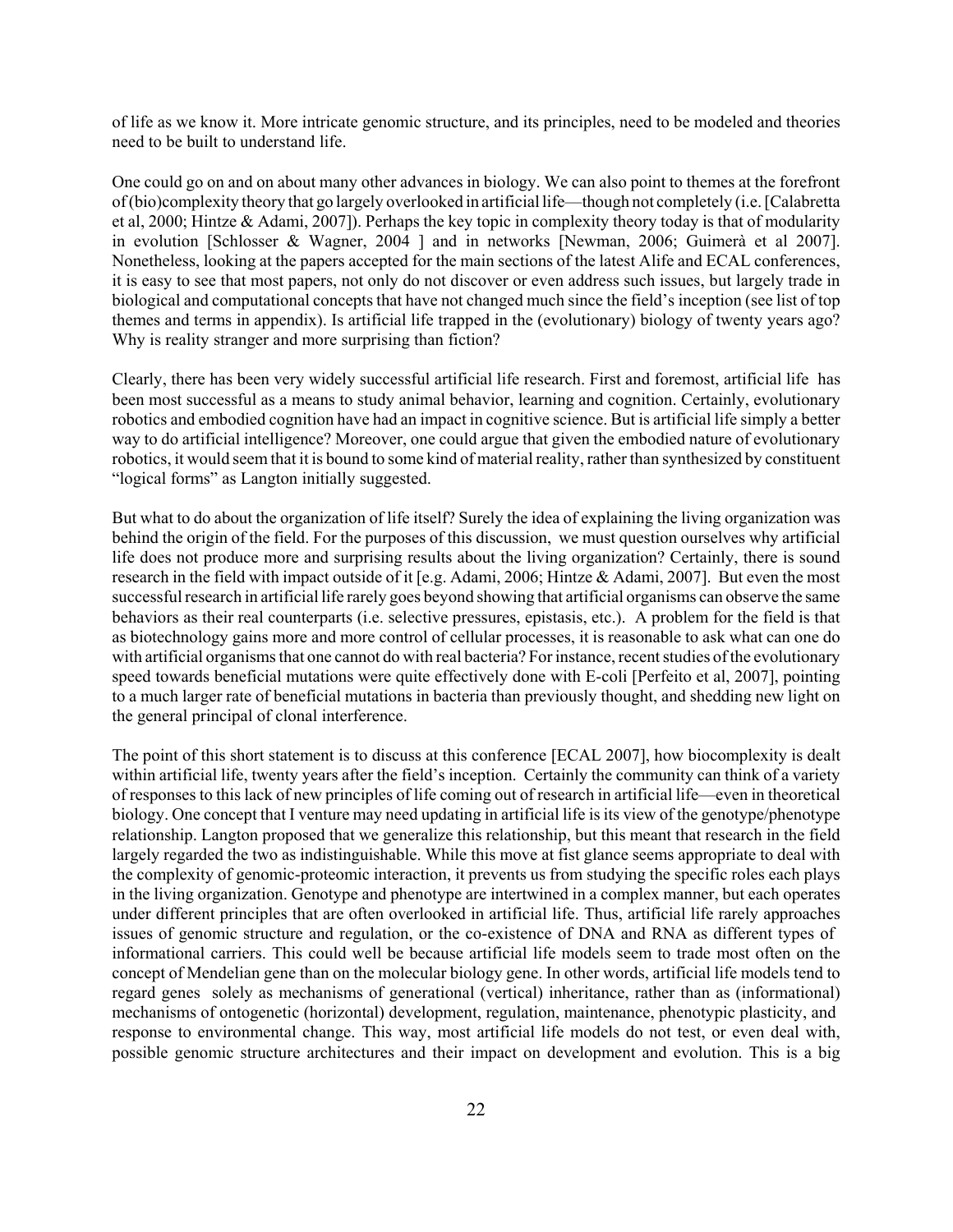shortcoming in the field since, as we have seen in the last two decades, the molecular biology gene and the genomic structure it implies are behind many essential principles of life—from hypersomatic mutation in vertebrate immunity to speciation.

Additionally, it is most often the case that artificial organisms in artificial life models are designed with many top-down features, rather than emerging out of artificial biochemical machines. For instance, typically the genes of artificial organisms encode pre-defined computer operations. Not only is the encoding pre-defined, but the function of individual genes is also pre-programmed, rather than emergent from some artificial chemistry—what is typically emergent is the behavior of a collection of such "atomic" genes and genotypes.

It is interesting to note that when biologists were looking for the location of genetic information for inheritance, they naturally assumed that it would reside in proteins. They knew of DNA chemically, but its sheer inertness deemed it unfit for the job. It took some time to realize that relative inertness was really the point--- from Griffith's experiment in 1928 to Avery's in 1944, the implications of which were only fully accepted much later , probably costing Avery a deserved Nobel [Judson, 2003]. This episode illustrates how reality very often surprises the best scientific expectations of the day—a big problem for Artificial Life, as long as it defines itself as the study of life-as-it-could-be, since it implies a science built on what scientists *think* life is and not on what experiments show it is. For instance, the biochemical difference between highly inert memory molecules and highly reactive, functional ones, while often overlooked in artificial life as a design principle, is ultimately the hallmark of life [Rocha and Hordijk, 2005; Brenner, 2012]. Indeed, Venter's achievement in successfully replicating a living cell with a "*prosthetic genome*" until the original organism's phenotype is fully re-programmed (see chapter 1), should lead Artificial Life scientists to ponder at least the question of what is it about life's *design principle* that makes it easier to synthesize a working prosthetic genome than a working "prosthetic" proteome or metabolome? Perhaps, Langton's view of artificial life being built-up from simple machines, may have clouded the fact that life as we know it is made of biochemical constituents with very different chemical and functional roles: chiefly, DNA (long-term, random-access memory), RNA (short-term memory and symbol processing) and proteins (functional machines). Perhaps more attention should be directed to the "logical forms" of these lower level, structural constituents that produce life, before we can tackle "life-as-it-could-be".

#### **ACKNOWLEDGMENTS**

I am extremely grateful to Karola Stotz at Indiana University for exciting conversations that directly lead to this text. I also thank Janet Wiles for performing the *Leximancer* analysis, and Peter Todd for patiently listening as some of the ideas here discussed were germinating.

#### **Further Readings and References**

Ahituv, N., et al. [2007]. "Deletion of Ultraconserved Elements Yields Viable Mice". *PLoS Biology* Vol. 5, No. 9, e234.

Brenner, S. [2012]. "Turing centenary: Life's code script." *Nature* **482** (7386): 461-461.

Calabretta, R., Nolfi, S., Parisi, D. and Wagner, G.P. [2000]. "Duplication of modules facilitates the evolution of functional specialization". *Artificial Life*, 6 , 69-84.

Hintze, A. and C. Adami [2007]. "Evolution of complex modular biological networks". arXiv.org:0705.4674.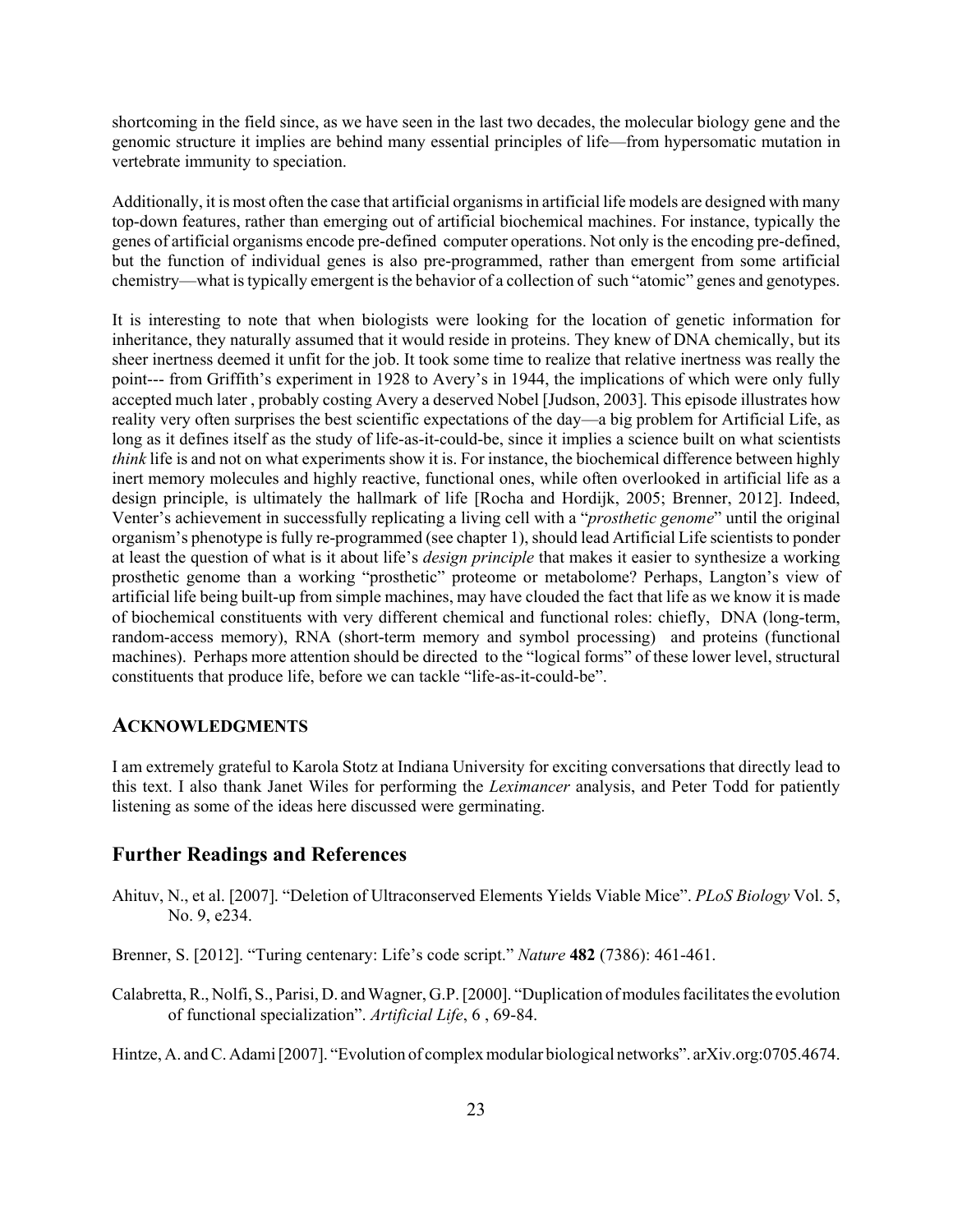- Dunning Hotopp, J. C., et al. [2007] "Widespread Lateral Gene Transfer from Intracellular Bacteria to Multicellular Eukaryotes," *Science* doi:10.1126.
- Guimerà, R, Sales-Pardo, M, Amaral, LAN. [2007] "Classes of complex networks defined by role-to-role connectivity profiles". *Nature Phys*. 3, 63-69.
- Judson, H.F. [2003]. "No Nobel Prize for Whining". *New York Times*, October 20, 2003.
- Levy, S. et al. [2007] *PLoS Biol*. 5, e254.
- Lolle, S. J., et al [2005]. "Genome-wide non-mendelian inheritance of extra-genomic information in Arabidopsis", *Nature* 434, 505-509.
- Mikkelsen, T.S. et al [2007]. "Genome of the marsupial Monodelphis domestica reveals innovation in non-coding sequences". *Nature* 447, 167-177. ,
- Martello, G. Et al [2007]. "MicroRNA control of Nodal signalling" *Nature*. doi:10.1038/nature06100;
- Mattick, J.S. [2005] "The functional genomics of noncoding RNA". *Science*. 309 (5740): 1570-3.
- Mattick JS.[2007]. "A new paradigm for developmental biology". *J Exp Biol*. ;210(Pt 9):1526-47
- Mattick, JS & MF Mehler [2008] "RNA editing, DNA recoding and the evolution of human cognition". *Trends in Neurosciences*, **31** (5):227-233.
- Mehler MF, Mattick JS. [2007]. "Noncoding RNAs and RNA editing in brain development, functional diversification, and neurological disease". *Physiol Rev*. 87(3):799-823
- Newman, M.E.J. [2006]. "Modularity and community structure in networks". *PNAS*. 103: 8577.
- .Perfeito L, L. Fernandes, C. Mota and I. Gordo [2007]. "Adaptive Mutations in Bacteria: High Rate and Small Effects". *Science*. **317** (5839):813 - 815.
- Rocha, L.M. and W. Hordijk [2005]. "Material Representations: From the Genetic Code to the Evolution of Cellular Automata". *Artificial Life*. **11** (1-2):189 - 214
- Schlosser, G. and G. P. Wagner (Eds.) [2004]. *Modularity in Development and Evolution*.
- Taft RJ, Pheasant M, Mattick JS. [2007]."The relationship between non-protein-coding DNA and eukaryotic complexity". *Bioessays*. 29(3):288-99.
- Wapinski, I., A. Pfeffer, N. Friedman, and A. Regev [2007]. "Natural history and evolutionary principles of gene duplication in fungi". *Nature* 449, 54-61.1.

Weiss & Stoye [2013]. "Our Viral Inheritance." *Scienc*e.**340** (6134): 820-821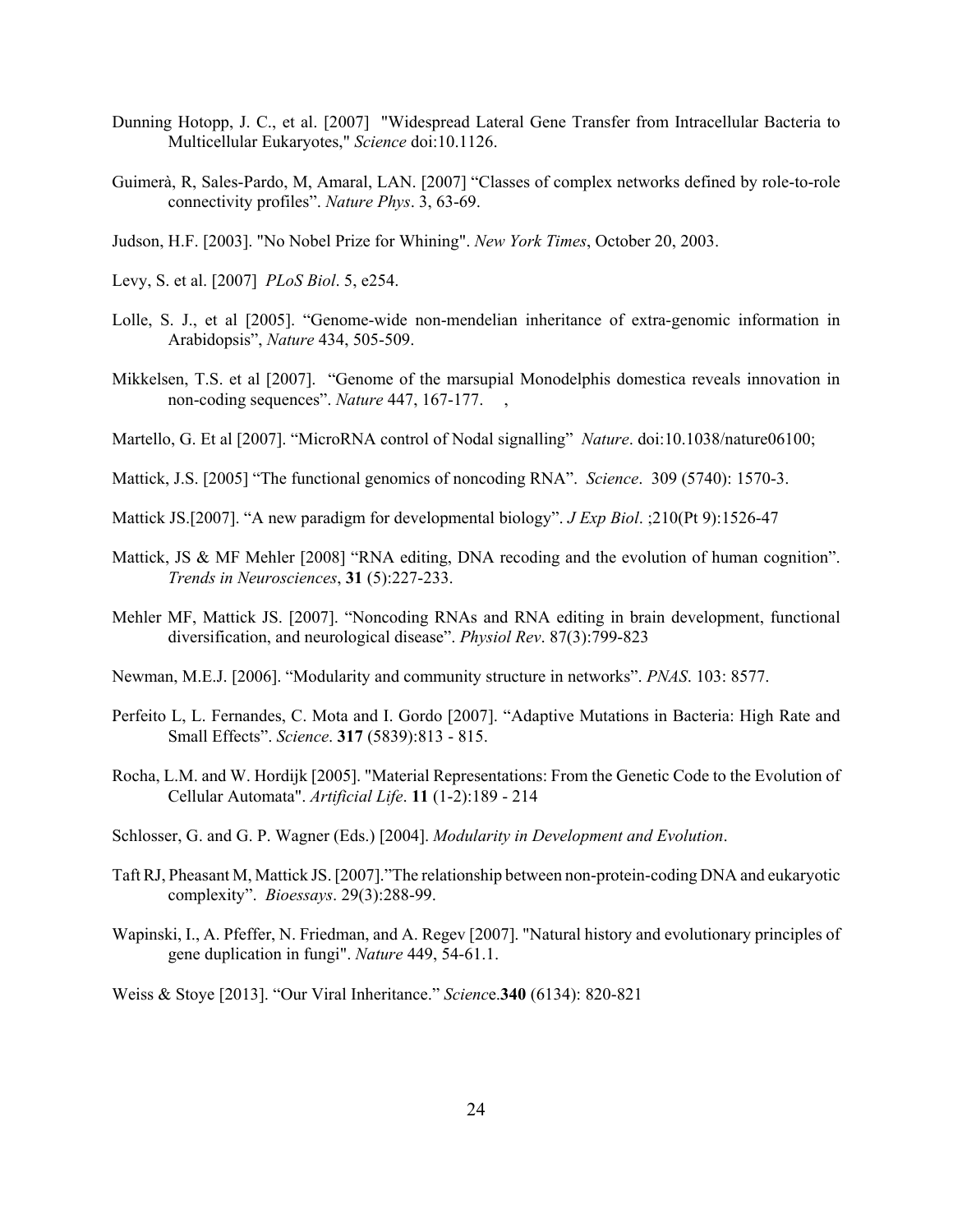# **APPENDIX:**

# **Top themes extracted from all abstracts accepted to ECAL 2007, produced the Leximancer (courtesy of Janet Wiles)**

| Concept     | <b>AbsoluteRelative</b> |       |
|-------------|-------------------------|-------|
|             | Count                   | Count |
| model       | 119                     | 100%  |
| system      | 95                      | 79.8% |
| evolution   | 92                      | 77.3% |
| results     | 64                      | 53.7% |
| environment | 58                      | 48.7% |
| behavior    | 57                      | 47.8% |
| present     | 57                      | 47.8% |
| network     | 56                      | 47%   |
| robot       | 55                      | 46.2% |
| agents      | 52                      | 43.6% |
| simulation  | 50                      | 42%   |
| process     | 49                      | 41.1% |
| simple      | 46                      | 38.6% |
| show        | 43                      | 36.1% |
| mechanism   | 41                      | 34.4% |
| complex     | 41                      | 34.4% |
| dynamics    | 39                      | 32.7% |
| artificial  | 39                      | 32.7% |
| problem     | 39                      | 32.7% |
| based       | 36                      | 30.2% |
| learning    | 36                      | 30.2% |
| approach    | 33                      | 27.7% |
| population  | 31                      | 26%   |
| study       | 31                      | 26%   |
| genetic     | 30                      | 25.2% |
| individual  | 30                      | 25.2% |
| neural      | 28                      | 23.5% |
| selection   | 28                      | 23.5% |
| organisms   | 27                      | 22.6% |
| method      | 26                      | 21.8% |
| conditions  | 26                      | 21.8% |
| level       | 26                      | 21.8% |
| information | 25                      | 21%   |
| social      | 25                      | 21%   |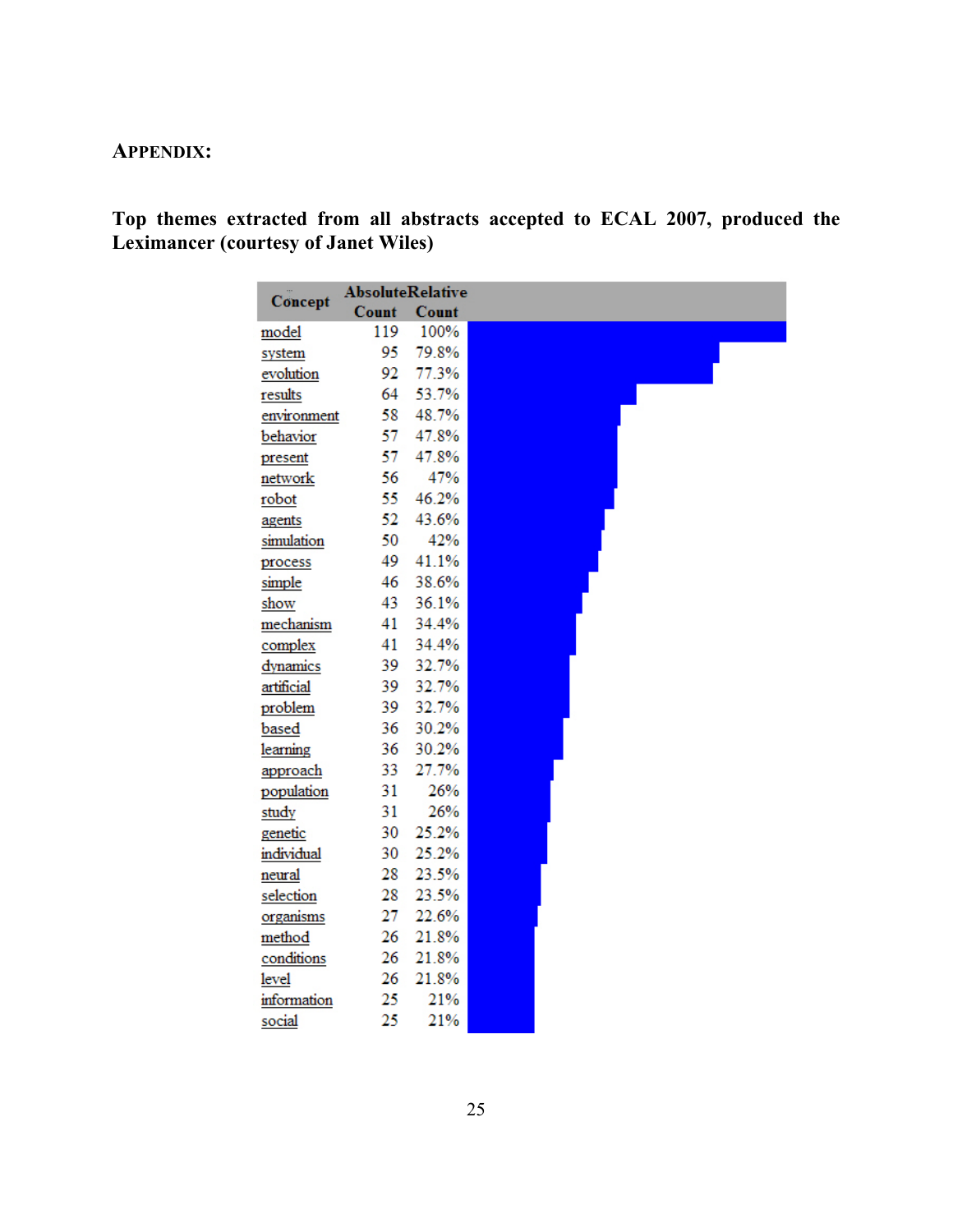**Top Themes produced from Leximancer set at 65% coverage themes (courtesy of Janet Wiles)**



### **Top co-occurring (stemmed) word pairs in abstracts**

neural--network chang--environ artifici--life simul--result autonom--robot evolutionari--algorithm evolutionari--robot comput--simul genet--algorithm robot--mobil cellular--automata interact--between artifici--chemistri agent--adapt pressur--select neural--control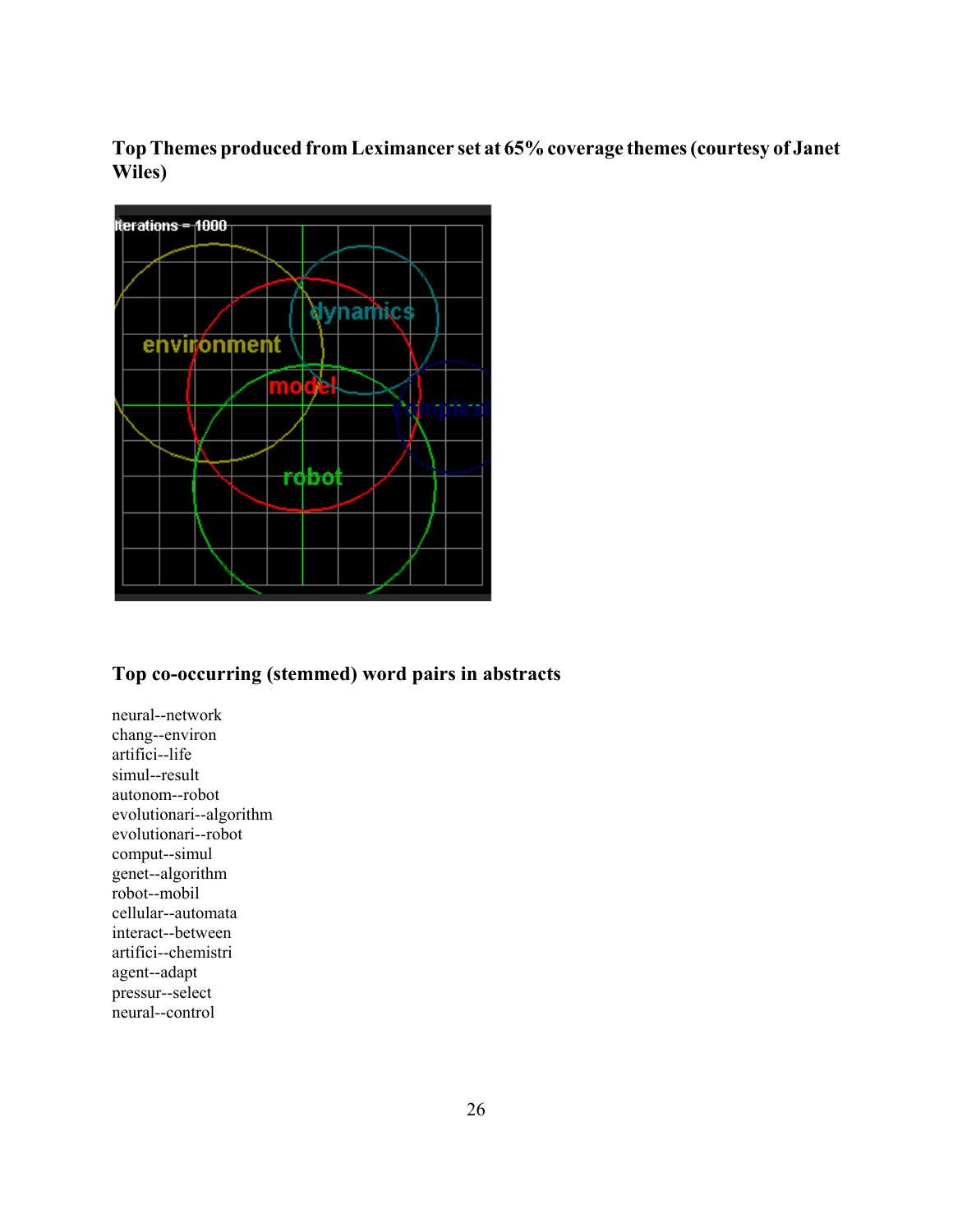## **APPENDIX:**

**Top themes extracted from all abstracts accepted to ECAL 2007, produced the Leximancer (courtesy of Janet Wiles)** 

|              | <b>AbsoluteRelative</b> |              |
|--------------|-------------------------|--------------|
| Concept      | Count                   | <b>Count</b> |
| model        | 119                     | 100%         |
| system       | 95                      | 79.8%        |
| evolution    | 92                      | 77.3%        |
| results      | 64                      | 53.7%        |
| environment  | 58                      | 48.7%        |
| behavior     | 57                      | 47.8%        |
| present      | 57                      | 47.8%        |
| network      | 56                      | 47%          |
| robot        | 55                      | 46.2%        |
| agents       | 52                      | 43.6%        |
| simulation   | 50                      | 42%          |
| process      | 49                      | 41.1%        |
| simple       | 46                      | 38.6%        |
| show         | 43                      | 36.1%        |
| mechanism    | 41                      | 34.4%        |
| complex      | 41                      | 34.4%        |
| dynamics     | 39                      | 32.7%        |
| artificial   | 39                      | 32.7%        |
| problem      | 39                      | 32.7%        |
| based        | 36                      | 30.2%        |
| learning     | 36                      | 30.2%        |
| approach     | 33                      | 27.7%        |
| population   | 31                      | 26%          |
| study        | 31                      | 26%          |
| genetic      | 30                      | 25.2%        |
| individual   | 30                      | 25.2%        |
| neural       | 28                      | 23.5%        |
| selection    | 28                      | 23.5%        |
| organisms    | 27                      | 22.6%        |
| method       | 26                      | 21.8%        |
| conditions   | 26                      | 21.8%        |
| <b>level</b> | 26                      | 21.8%        |
| information  | 25                      | 21%          |
| social       | 25                      | 21%          |